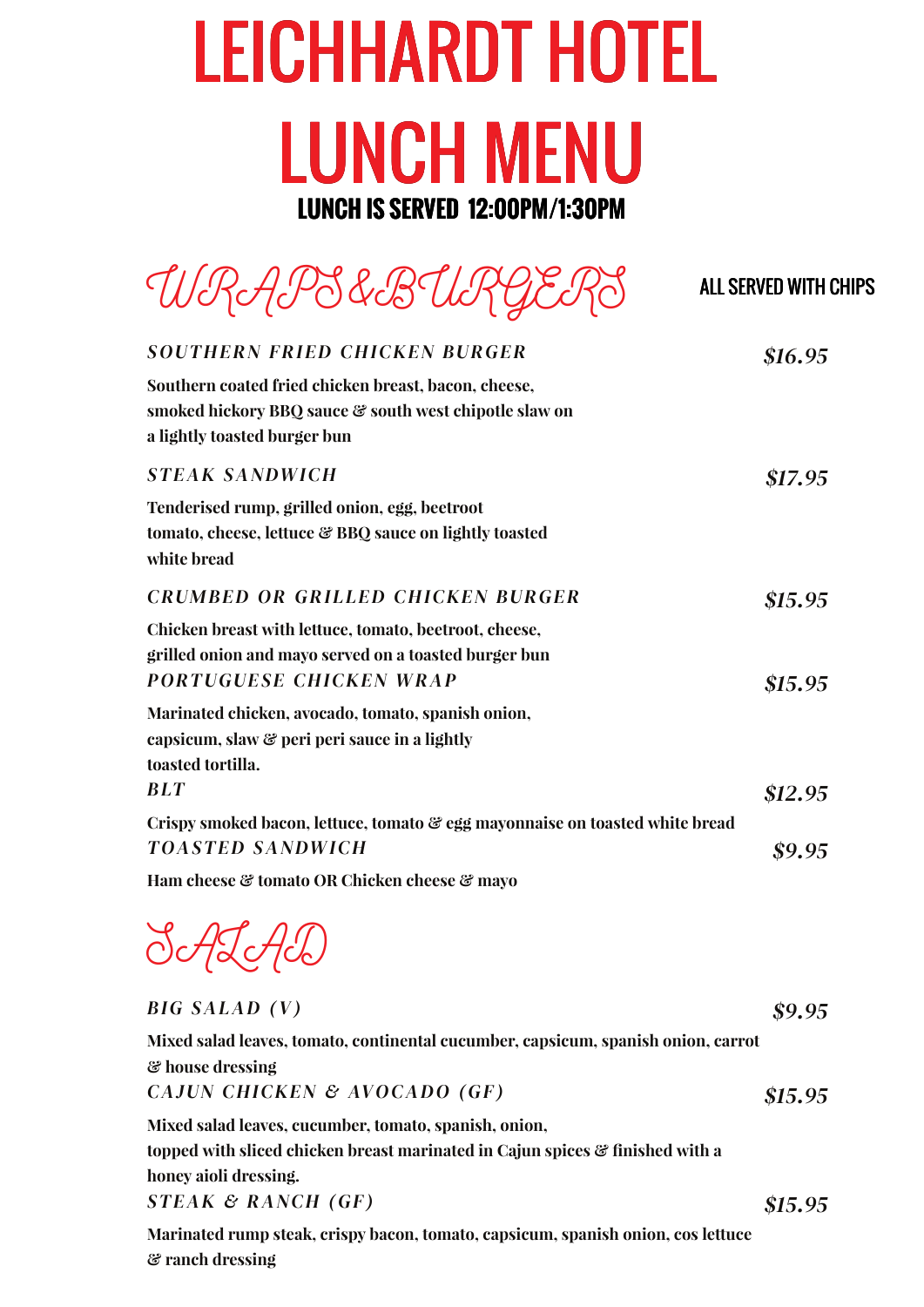# LEICHHARDT HOTEL LUNCH MENU

FAVOURITES

| <b>JAMES SQUIRE BEER BATTERED FISH&amp;CHIPS</b>                                                                                         | \$24.95 |
|------------------------------------------------------------------------------------------------------------------------------------------|---------|
| Beer battered fish served with chips & a fresh<br>garden salad, lemon & tartare<br><b>CHICKEN PARMA</b>                                  | \$20.95 |
| <b>Crumbed chicken breast topped with Napoli</b><br>sauce, smoked leg ham & mozzarella cheese.Served with chips & fresh garden<br>salad. |         |
| <b>CHICKEN OSCAR</b>                                                                                                                     | \$24.95 |
| Crumbed chicken breast pieces & prawns served on a bed of garden salad and<br>topped with a tangy lemon myrtle sauce                     |         |
| <b>CRUMBED PRAWNS</b>                                                                                                                    | \$24.95 |
| Served with chips, a fresh garden salad, lemon & tartare sauce<br><b>CHICKEN SCHNITZEL</b>                                               | \$18.95 |
| In house crumbed chicken breast served with chips & a fresh garden salad<br><b>SALT&amp;PEPPER SQUID</b>                                 | \$25.95 |
| Lightly dusted & flash fried in a house seasoned flour Served with a fresh garden<br>salad, chips lemon & aioli                          |         |
| <b>JACKAROO CRUMBED STEAK</b>                                                                                                            | \$28.95 |
| Served with seasoned chips & a fresh garden salad<br><b>250G RUMP STEAK</b>                                                              | \$28.95 |
| Served with seasoned chips & a fresh garden salad<br><b>400G RUMP STEAK</b>                                                              | \$34.95 |
| Served with seasoned chips & a fresh garden salad<br><b>SEAFOOD BASKET</b>                                                               | \$25.95 |
| Crumbed prawn cutlet, squid rings, scallop bites, tempura fish fillet served with<br>chips, a fresh garden salad lemon & tartare         |         |

LITTLE NIPPERS

#### ALL SERVED WITH CHIPS & TOMATO SAUCE

| <i>FISH&amp;CHIPS</i> | \$8.50 |
|-----------------------|--------|
| CHICKEN NUGGETS       | \$8.50 |
| HAWAIIAN PIZZA        | \$8.50 |